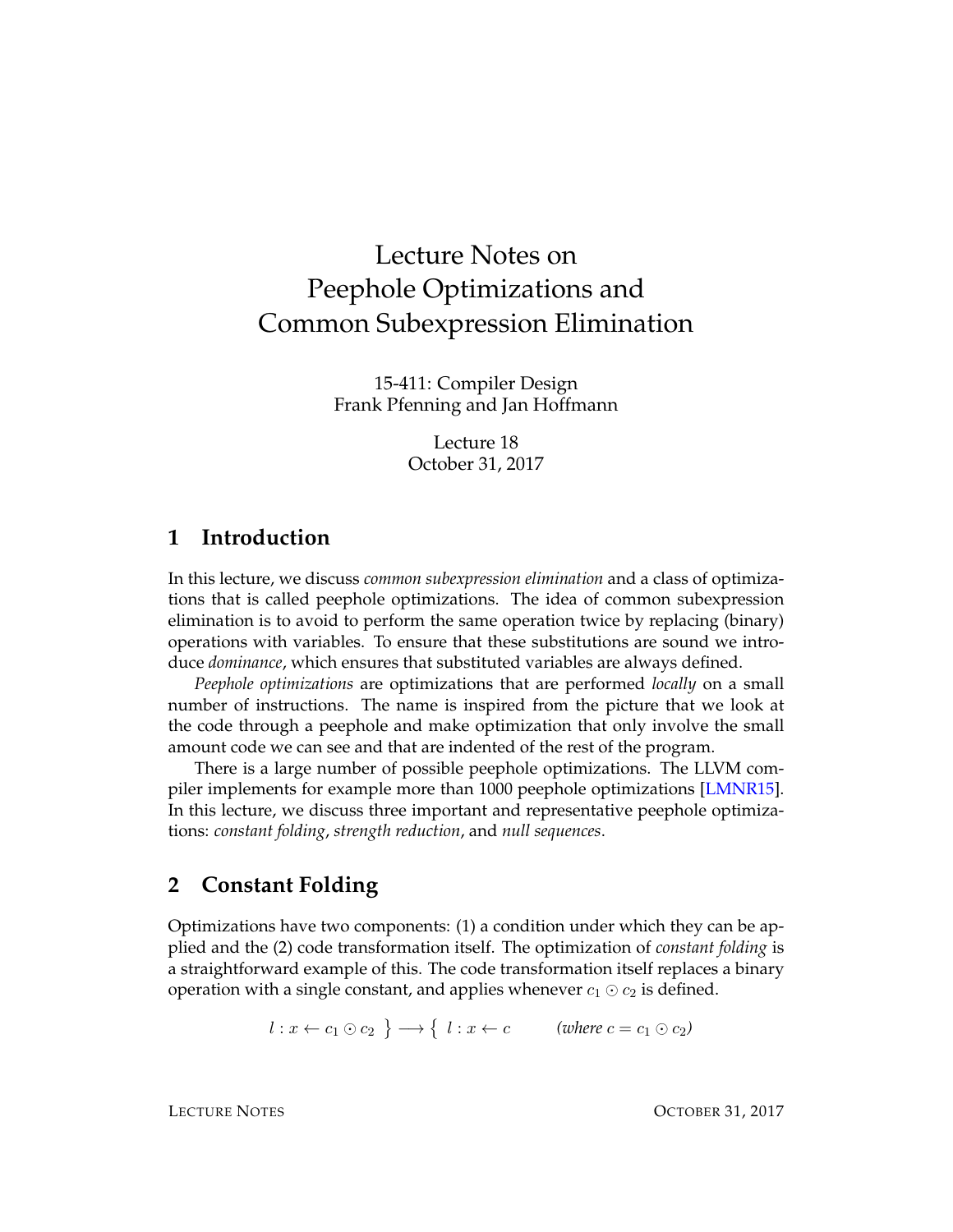We can write the similar operation for when an mathematical operation is undefined:

l : x ← c<sup>1</sup>  c<sup>2</sup> −→ l : raise(arith) *(where* c<sup>1</sup>  c<sup>2</sup> *is not defined)*

Constant folding can also be used to rewrite conditionals:

 $l:$  if  $c_1$   $?$   $c_2$  then  $l_1$  else  $l_2$   $\, \}\longrightarrow \{ \;l:$  goto  $l_1$   $\qquad \; (if\, c_1 \, ?\, c_2 \; is \; true)$  $l:$  if  $c_1$  ?  $c_2$  then  $l_1$  else  $l_2$   $\, \}\longrightarrow \{$  $\left($ *if*  $c_1$  ?  $c_2$  *is false*)

Turning constant conditionals into gotos may cause entire basic blocks of code to become unnecessary. You can also perform constant folding across multiple instructions.

$$
\begin{array}{c}\nl_1: y \leftarrow x + c_1 \\
l_2: z \leftarrow y + c_2\n\end{array}\right\} \longrightarrow \begin{cases}\nl_1: y \leftarrow x + c_1 \\
l_2: z \leftarrow x + c\n\end{cases} \quad (if \ c_1 + c_2 = c)\n\end{cases}
$$

The advantage of this optimization is that line  $l_1$  can become dead code if y is not needed in the successors of line  $l_2$ . Of course, we have to ensure that  $y$  in line  $l_2$ has always been defined in  $l_1$  as opposed to a different line in the original program. This is always the case if the program is in SSA form.

These operations are straightforward because they can be performed without checking any other part of the code. Most other optimizations have more complicated conditions about when they can be applied.

#### **3 Strength Reduction**

Strength reduction in general replaces and expensive operation with a simpler one. Sometimes it can also eliminate an operation altogether, based on the laws of modular, two's complement arithmetic. Recall that we have the usual laws of arithmetic modulo  $2^{32}$  for addition, subtraction, multiplication, but that comparisons are more difficult to transform. $<sup>1</sup>$  $<sup>1</sup>$  $<sup>1</sup>$ </sup>

Common simplifications (and some symmetric counterparts):

$$
a + 0 = a \n a - 0 = a \n a * 0 = 0 \n a * 1 = a \n a * 2n = a < a n
$$

but one can easily think of others involving further arithmetic of bit-level operations. (Remember, however, that  $a/2^n$  is not equal to  $a \gg n$  unless a is positive.)

<span id="page-1-0"></span><sup>&</sup>lt;sup>1</sup>For example,  $x + 1 > x$  is not true in general, because x could be the maximal integer,  $2^{31} - 1$ .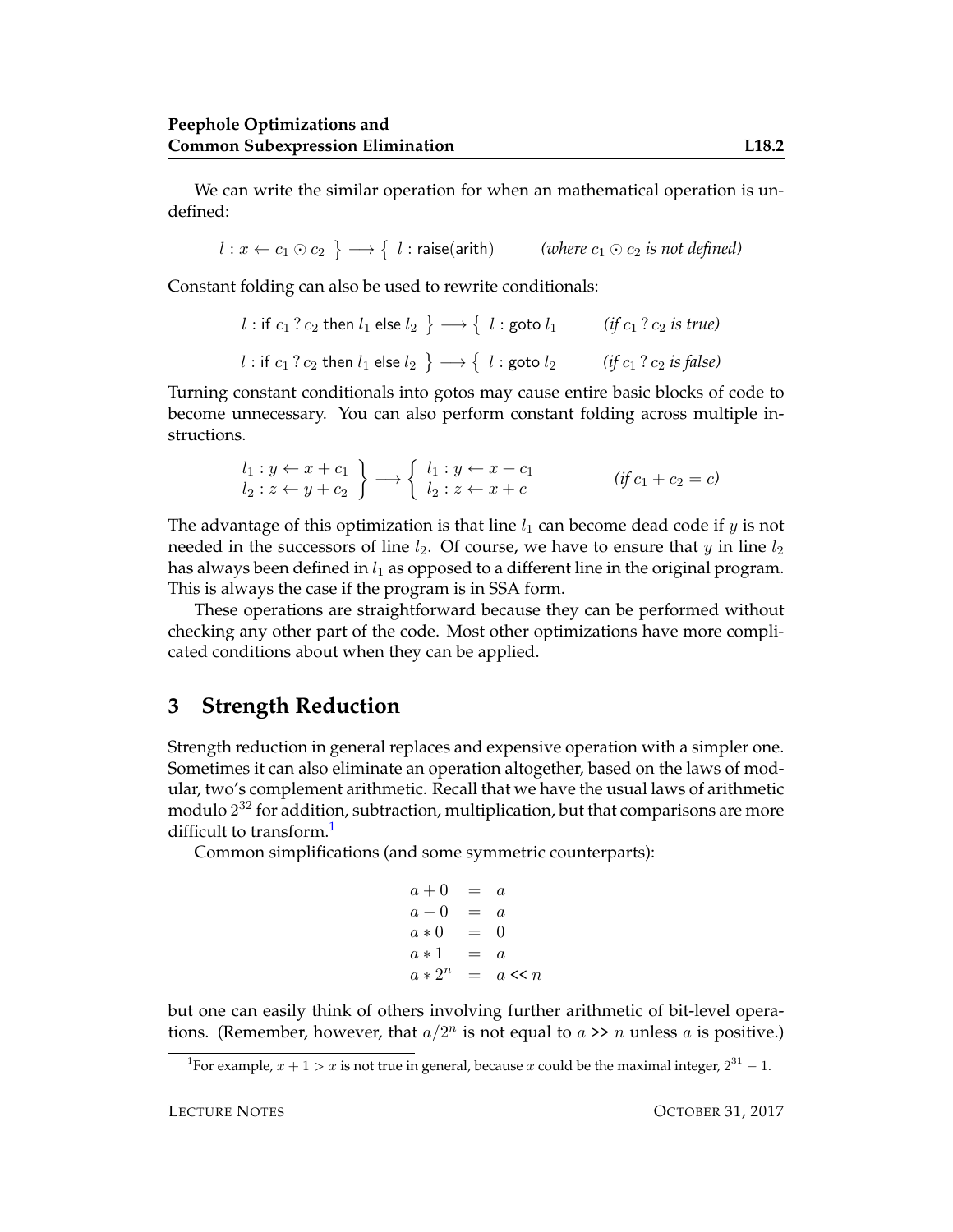Another optimization that may be interesting for optimization of array accesses is the distributive law:

$$
a * b + a * c = a * (b + c)
$$

where a could be the size of an array element and  $(b + c)$  could be an index calculation.

## **4 Null Sequences**

During register allocation, we noted that it is beneficial to produce self moves like  $r \leftarrow r$  by assigning two temps t, s the same register r. The reason that self moves are beneficial is because they can be removed from the code since say have no effect. We call an operation or a sequence of operations that does not have an effect a *null sequence*.

$$
l: x \leftarrow x \; \} \longrightarrow \{ \; l : \mathsf{nop}
$$

When we spill a temp t to the stack and perform two operations like  $t \leftarrow t + c$ on this temp in a row. Then we might move  $t$  into a register before the addition and move it back after the addition. As a result, we have a move  $r \leftarrow t$  directly followed by a move  $t \leftarrow r$ , which seems redundant.

$$
\begin{array}{l}\n l_1: x \leftarrow y \\
 l_2: y \leftarrow x\n \end{array}\n \right\} \longrightarrow\n \begin{cases}\n l_1: x \leftarrow y \\
 l_2: \mathsf{nop}\n \end{cases}
$$

We can not remove the first move because x might be needed after line  $l_2$ . However, we might be able to remove it with dead-code elimination.

Another null sequence that you have seen already is a jump to the next line. Such jumps can be eliminated but they destroy basic blocks. So be careful to only perform this optimization when you do not rely on basic blocks anymore.

$$
\begin{array}{c} l_1: \mathsf{goto}\ l_2 \\ l_2: \end{array} \bigg\} \longrightarrow \left\{ \begin{array}{c} l_1: \mathsf{nop} \\ l_2: \end{array} \right.
$$

There are plenty of other peephole optimizations that you can find in the compiler literature.

#### **5 Common Subexpression Elimination**

Copy propagation allows us to have optimizations with this form:

$$
\begin{cases}\n l: x \leftarrow y \\
 \cdots \\
 l': \text{instr}(x)\n\end{cases}\n\rightarrow\n\begin{cases}\n l: x \leftarrow y \\
 \cdots \\
 l': \text{instr}(y)\n\end{cases}
$$

LECTURE NOTES OCTOBER 31, 2017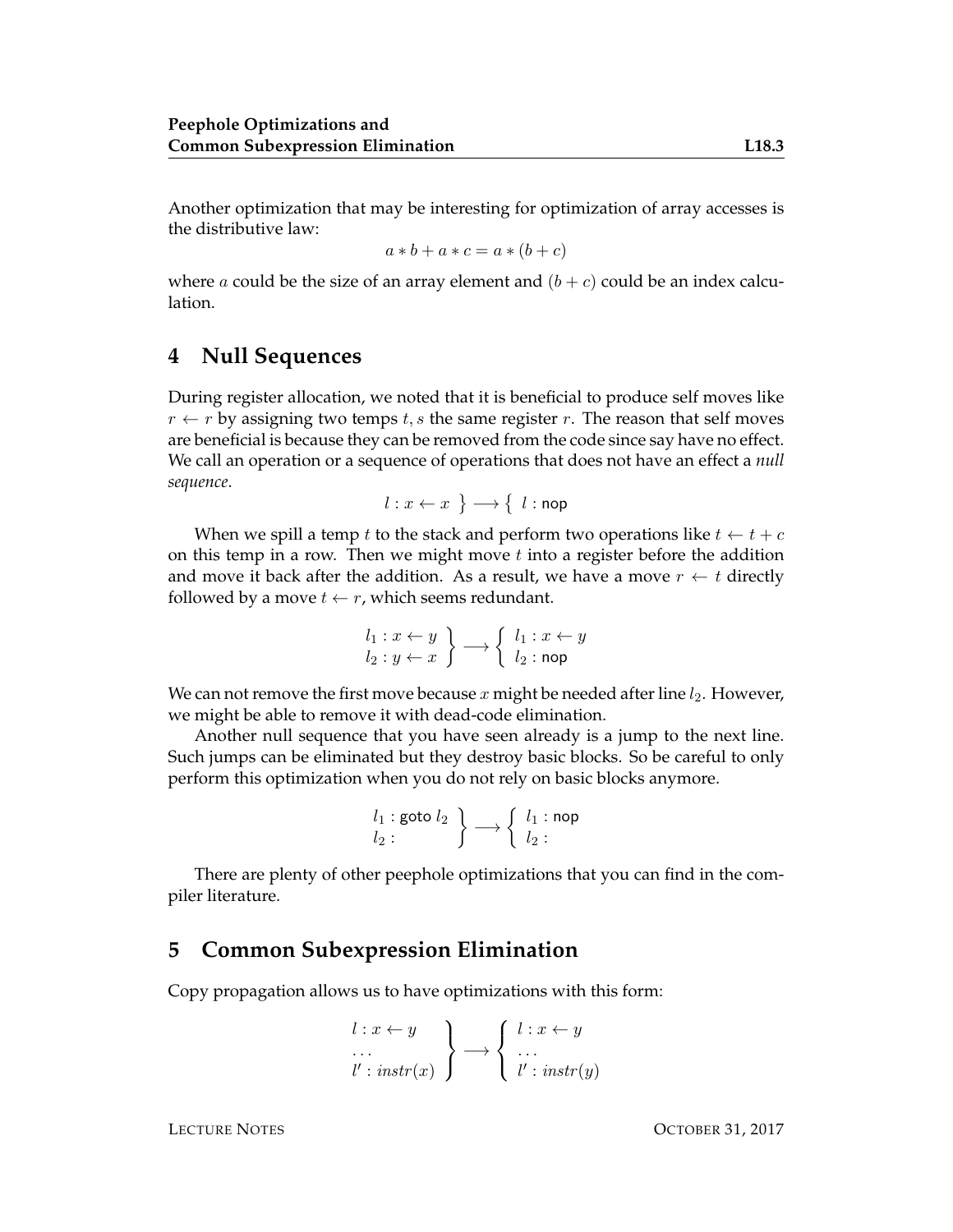It is natural to ask about transforming a similar computation on compound expressions:

$$
\begin{array}{l}\n l:x \leftarrow s_1 \oplus s_2 \\
 \ldots \\
 l': instr(x)\n \end{array}\n \rightarrow\n \begin{array}{l}\n l:x \leftarrow s_1 \oplus s_2 \\
 \ldots \\
 l': instr(s_1 \oplus s_2)\n \end{array}
$$

However, this will not work most of the time. The result may not even be a valid instruction (for example, if  $instr(x) = (y \leftarrow x \oplus 1)$ ). Even if it is, we have made our program bigger, and possibly more expensive to run. However, we can consider the *opposite*: In a situation

$$
l : x \leftarrow s_1 \oplus s_2
$$
  
...  

$$
k : y \leftarrow s_1 \oplus s_2
$$

we can replace the second computation of  $s_1 \oplus s_2$  by a reference to x (under some conditions), saving a reduction computation. This is called *common subexpression elimination* (CSE).

The thorny issue for common subexpression elimination is determining when the optimization above is performed. Consider the following program in SSA form:

 $Lab1:$  $x \leftarrow a \oplus b$ if  $a < b$ then goto Lab2 else goto Lab3  $Lab2:$  $y \leftarrow a \oplus b \qquad \qquad z \leftarrow x \oplus b$ goto  $\textsf{Lab4}(y)$ Lab3 : goto Lab $4(z)$  $\textsf{Lab4}(w)$ :  $u \leftarrow a \oplus b$ . . .

If we want to use CSE to replace the calculation of  $a \oplus b$  in Lab4, then there appear to be two candidates: we can rewrite  $u \leftarrow a \oplus b$  as  $u \leftarrow x$  or  $u \leftarrow y$ . However, only the first of these is correct! If control flow passes through Lab3 instead of Lab2, then it will be an error to access  $y$  in Lab4.

In order to rewrite  $u \leftarrow a \oplus b$  as  $u \leftarrow x$ , in general we need to know that x will have the right value when execution reaches line  $k$ . Being in SSA form helps us, because it lets us know that the right-hand sides will always have the same meaning if they are syntactically identical. But we also need to know  $x$  even be defined along every control flow path that takes us to Lab4.

What we would like to know is that every control flow path from the beginning of the code (that is, the beginning of the function we are compiling) to line  $k$  goes through line *l*. Then we can be sure that x has the right value when we reach  $k$ . This is the definition of the *dominance* relation between lines of code. We write  $l \geq k$  if l dominates k and  $l > k$  if it l strictly dominates k. We see how to define it in the next section; once it is defined we use it as follows:

$$
\begin{array}{c}\n l: x \leftarrow s_1 \oplus s_2 \\
 \cdots \\
 k: y \leftarrow s_1 \oplus s_2\n \end{array}\n \rightarrow \begin{array}{c}\n l: x \leftarrow s_1 \oplus s_2 \\
 \cdots \\
 k: y \leftarrow x\n \end{array}\n \quad (\text{provided } l > k)
$$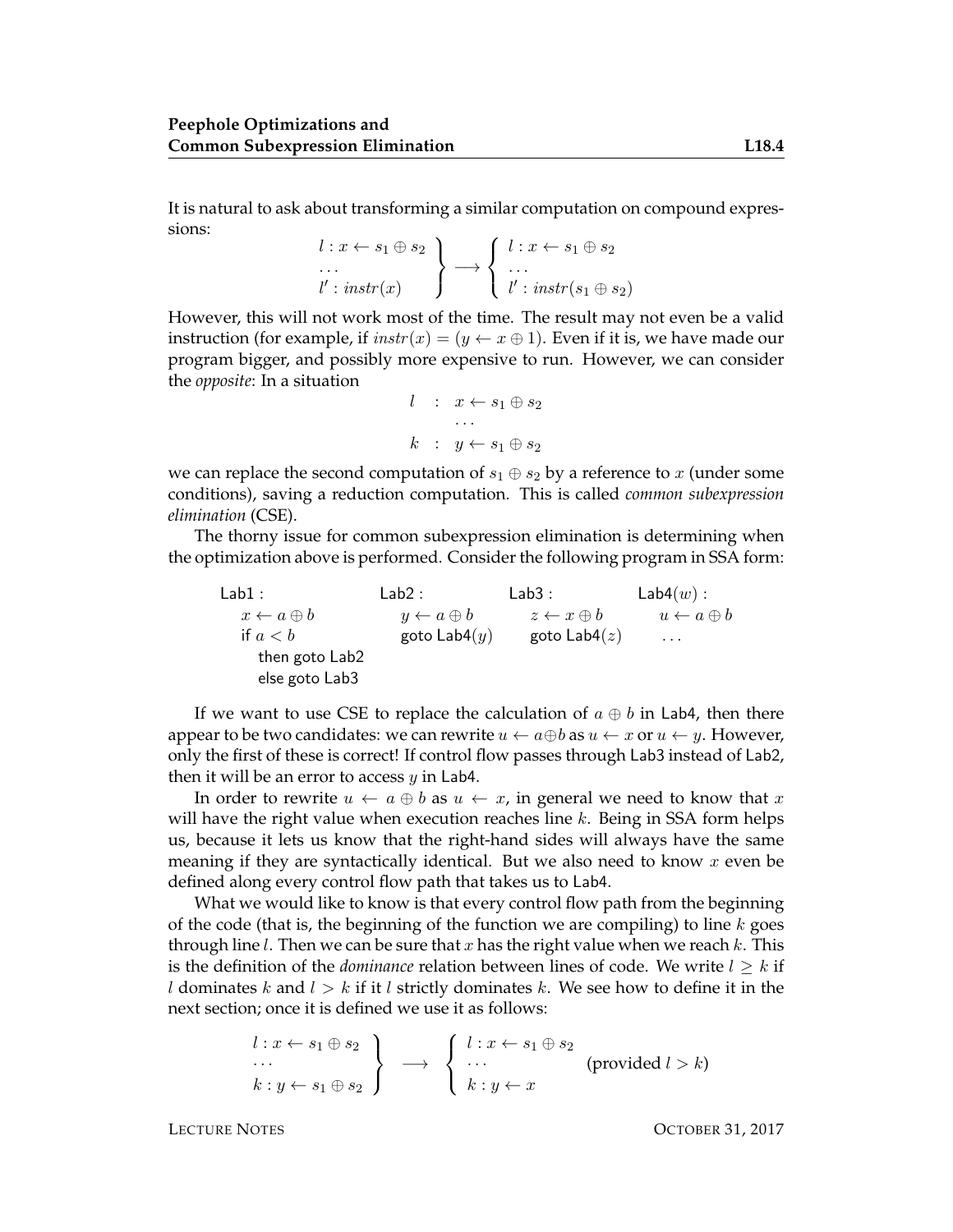It was suggested in lecture that this optimization would be correct even if the binary operator is effectful. The reason is that if  $l$  dominates  $k$  then we always execute *l* first. If the operation does *not* raise an exception, then the use of x in k is correct. If it does raise an exception, we never reach  $k$ . So, yes, this optimization works even for binary operations that may potentially raise an exception.

## **6 Dominance**

On general control flow graphs, dominance is an interesting relation and there are several algorithms for computing this relationship. We can cast it as a form of *forward data-flow analysis*.

Most algorithms directly operate on the control flow graph. A simple and fast algorithm that works particularly well in our simple language is described by Cooper et al. [\[CHK06\]](#page-8-1) which is empirically faster than the traditional Lengauer-Tarjan algorithm [\[LT79\]](#page-8-2) (which is asymptotically faster). We will not discuss these algorithms in detail.

The approaches we are taking exploits the simplicity of our language and directly generates the dominance relationship as part of code generation. The drawback is that if your code generation is slightly different or more efficient, or if your transformation change the essential structure of the control flow graph, then you need to update the relationship. In this lecture, we consider just the basic cases.

For *straight-line code* the predecessor of each line is its immediate dominator, and any preceding line is a dominator.

For conditionals, consider

 $if(e, s_1, s_2)$ 

We translate this to the following code,  $\check{e}$  or  $\check{s}$  is the code for  $e$  and  $s$ , respectively and  $\hat{e}$  is the temp through which we can refer to the result of evaluating  $e$ .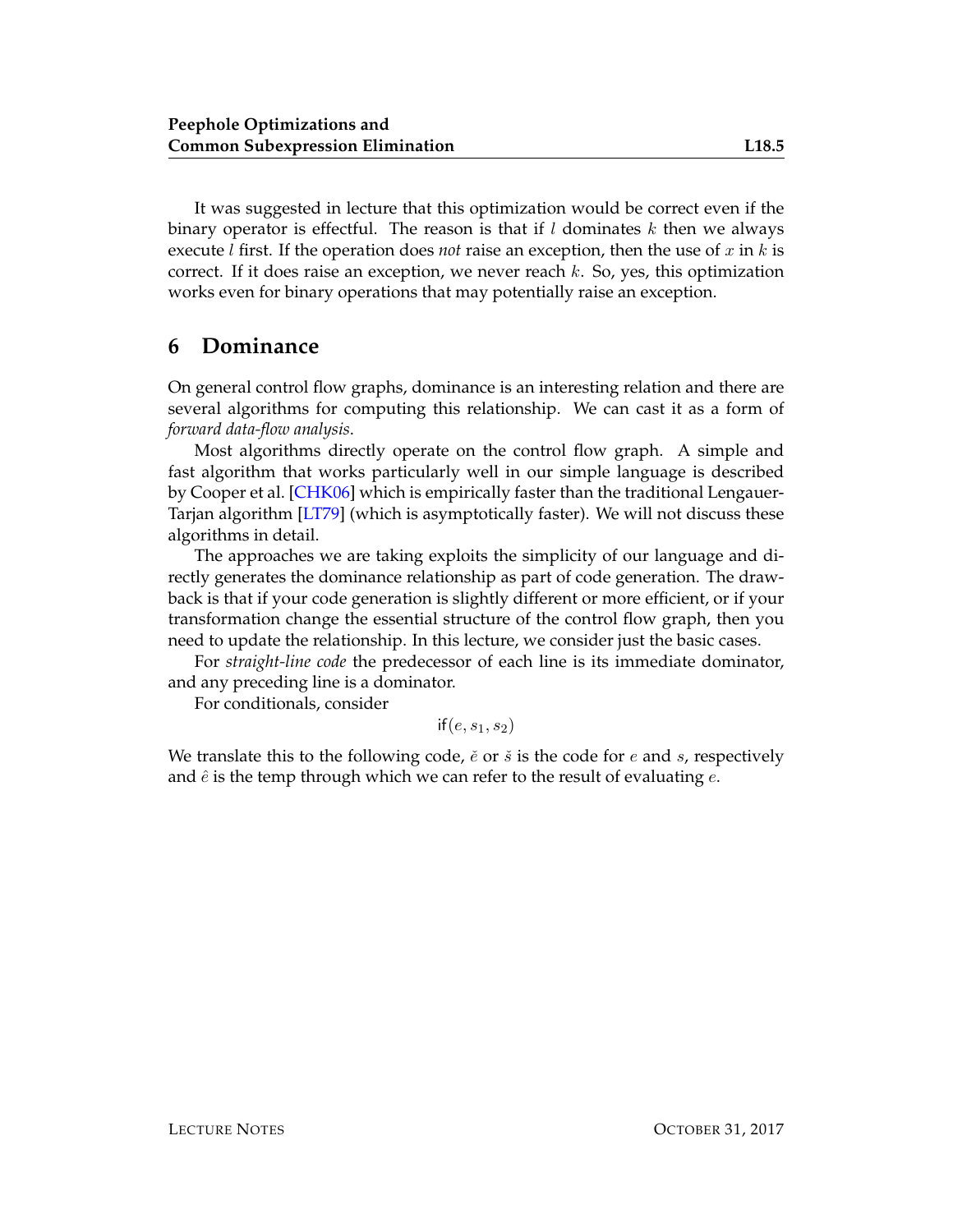

On the right is the corresponding control-flow graph. Now the immediate dominator of  $l_1$  should be  $l'_0$  and the immediate dominator of  $l_2$  should also be  $l'_0$ . Now for  $l_3$  we don't know if we arrive from  $l'_1$  or from  $l'_2$ . Therefore, neither of these nodes will dominate  $l_3$ . Instead, the immediate dominator is  $l'_0$ , the last node we can be sure to be traversed before we arrive at  $l'_3$ . Indicating immediate dominators with dashed read lines, we show the result below.



However, if it turns out, say,  $l_1'$  is not reachable, then the dominator relationship looks different. This is the case, for example, if  $s_1$  in this example is a return state-

LECTURE NOTES OCTOBER 31, 2017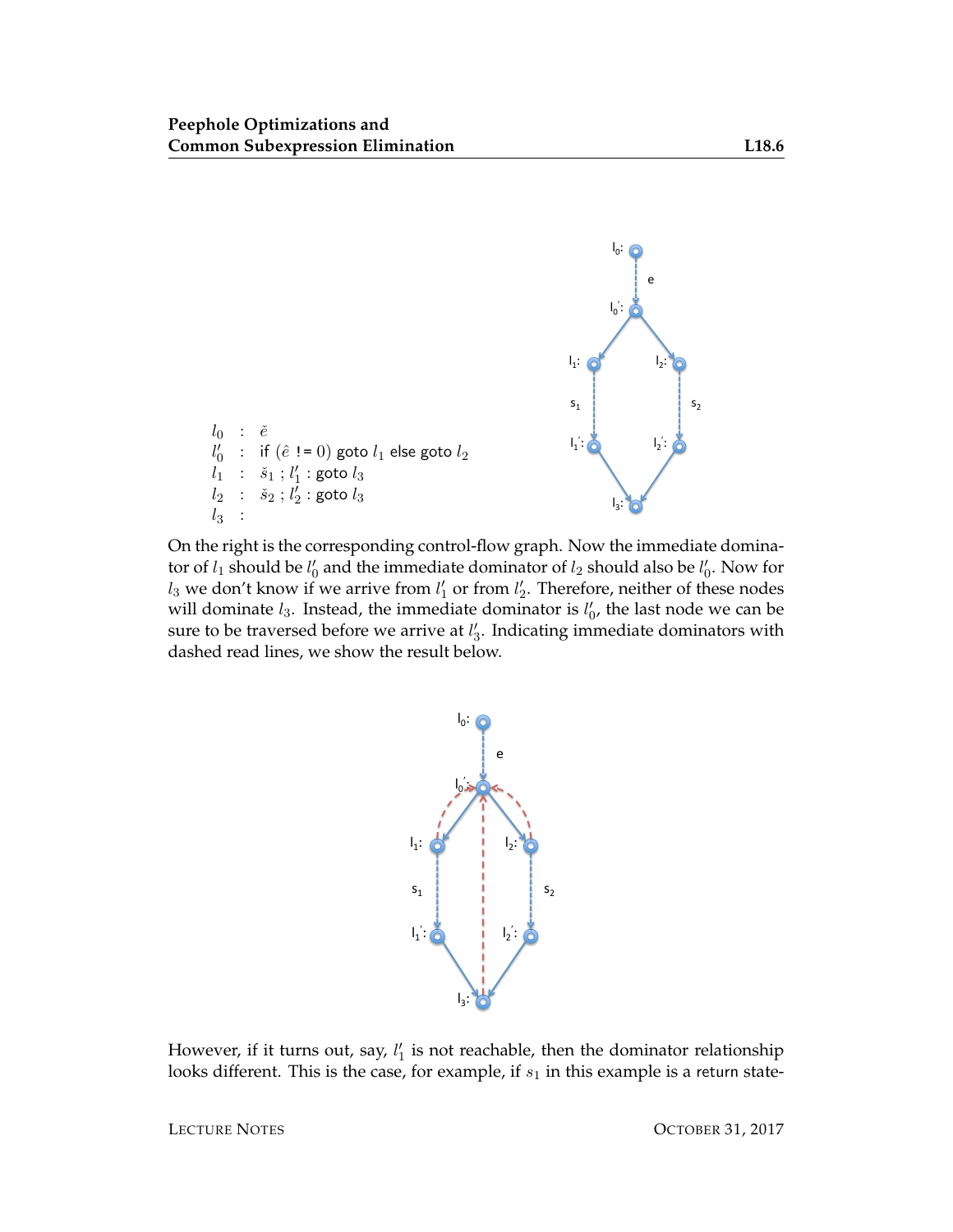ment or is known to raise an error. Then we have instead:



In this case,  $l'_1$  : goto  $l_3$  is *unreachable* code and can be optimized away. Of course, the case where  $l'_2$  is unreachable is symmetric.

For loops, it is pretty easy to see that the beginning of the loop dominates all the statements in the loop. Again, considering the straightforward compilation of a while loop with the control flow graph on the right.



Interesting here is mainly that the node  $p'$  just before the loop header  $l_0$  is indeed the immediate dominator of  $l_0$ , even  $l_0$  has  $l'_1$  as another predecessor. The definition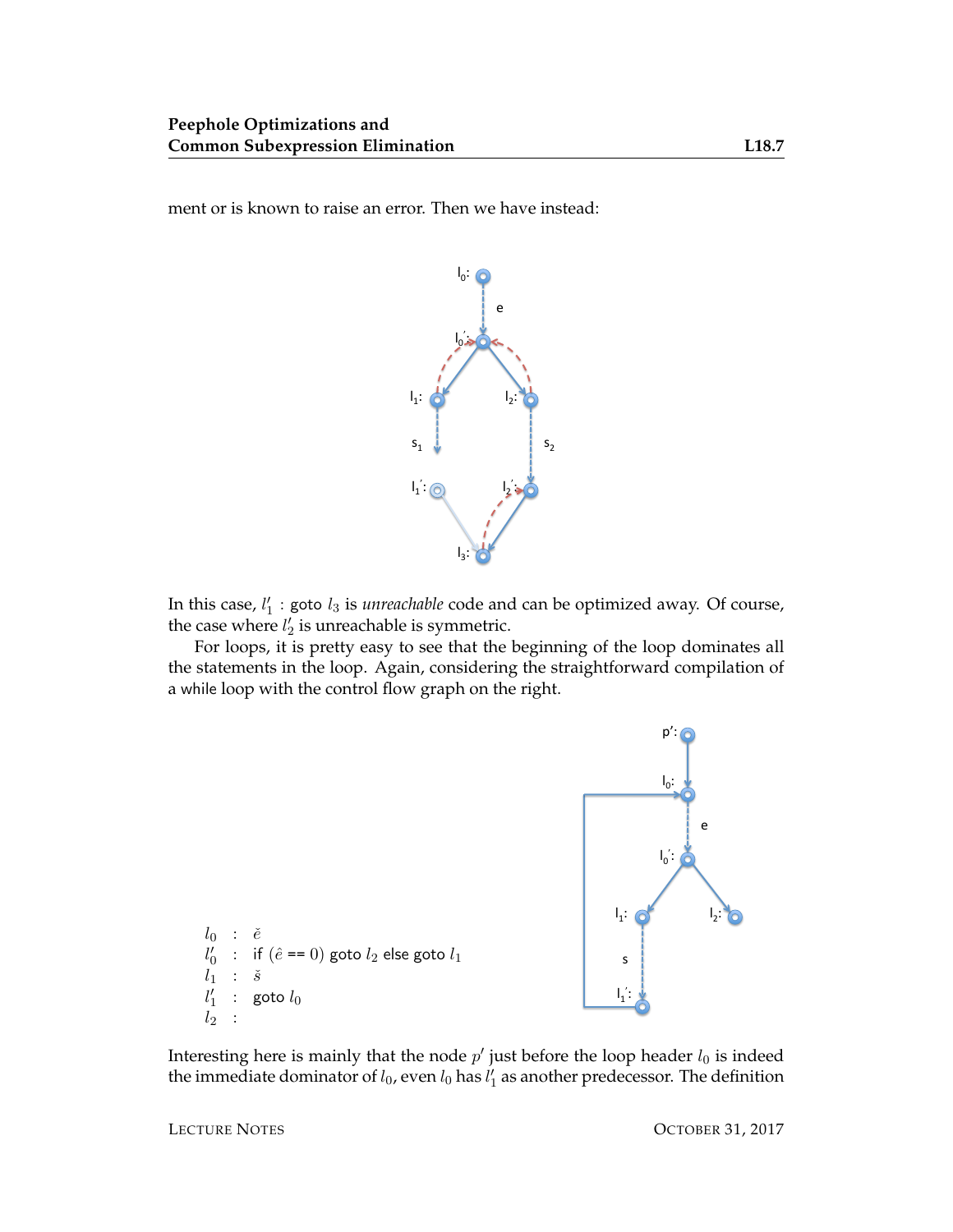makes this obvious: when we enter the loop we have to come through  $p'$  node, on subsequent iterations we come from  $l'_1$ . So we cannot be guaranteed to come through  $l_1'$ , but we are guaranteed to come through  $p'$  on our way to  $l_0$ .



# **7 Implementing Common Subexpression Elimination**

To implement common subexpression elimination we traverse the program, looking for definitions  $l : x \leftarrow s_1 \odot s_2$ . If  $s_1 \odot s_2$  is already in the table, defining variable y at k, we replace l with  $l : x \leftarrow y$  if k dominates l. Otherwise, we add the expression, line, and variable to the hash table.

Dominance can usually be checked quite quickly if we maintain a dominator tree, where each line has a pointer to its immediate dominator. We just follow these pointers until we either reach k (and so  $k > l$ ) or the root of the control-flow graph (in which case  $k$  does not dominate  $l$ ).

## **8 Termination**

When applying code transformations, we should always consider if the transformations terminate. Clearly, each step of dead code elimination reduces the number of assignments in the code. We can therefore apply it arbitrarily until we reach *quiescence*, that is, neither of the dead code elimination rules is applicable any more. Quiescence is the rewriting counterpart to saturation for inference, as we have discussed in prior lectures. Saturation means that any inference we might apply only